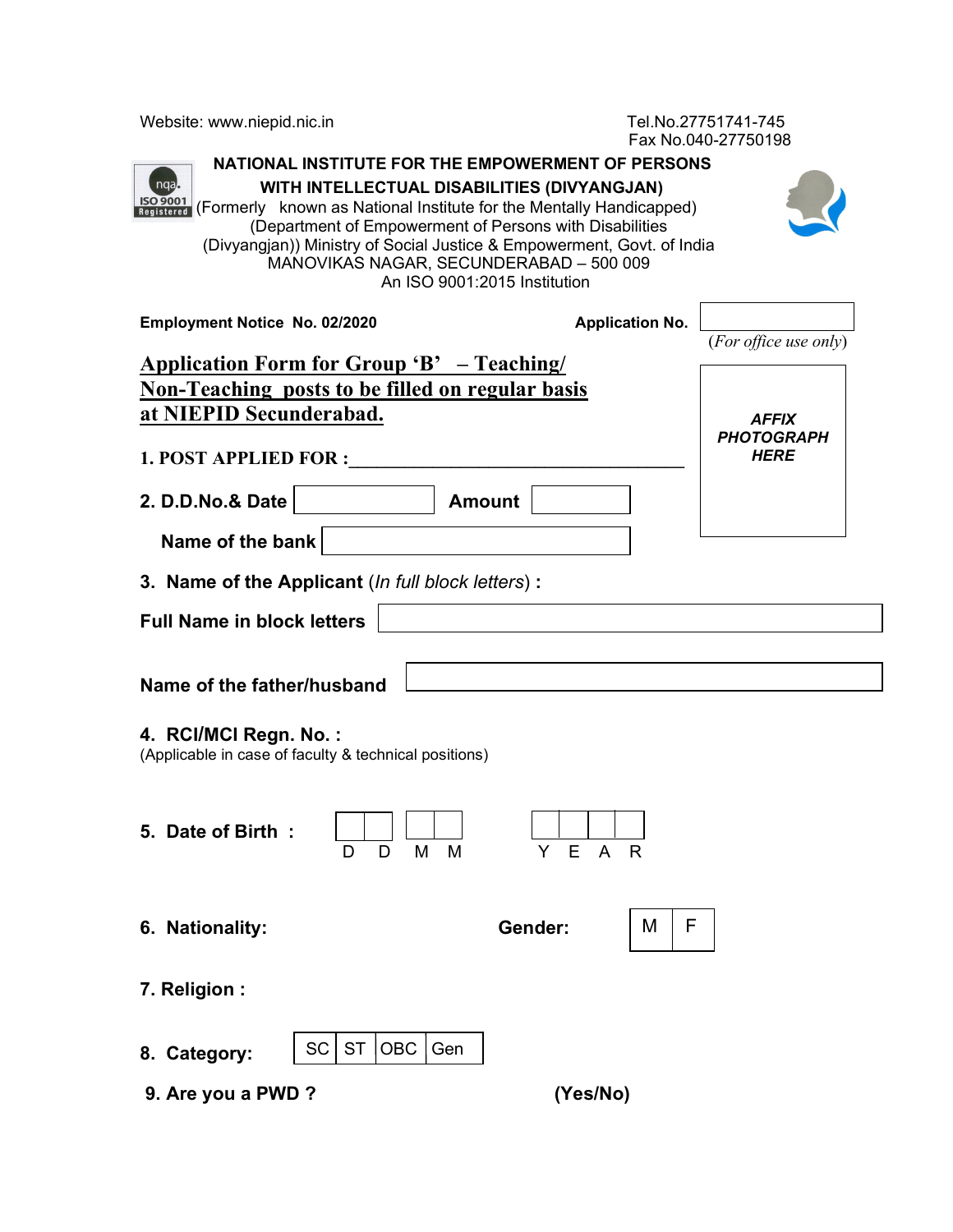- If yes, attach relevant certificate.
- 10. Address for Communication :

Present Postal Address (in block letters) Permanent Address

| ,我们也不会有什么?""我们的人,我们也不会有什么?""我们的人,我们也不会有什么?""我们的人,我们也不会有什么?""我们的人,我们也不会有什么?""我们的人 |  |
|----------------------------------------------------------------------------------|--|
|                                                                                  |  |

PIN:

| . . |  |
|-----|--|
|-----|--|

Phone: Phone: Phone: Phone: Phone: Phone: Phone: Phone: Phone: Phone: Phone: Phone: Phone: Phone: Phone: Phone: Phone: Phone: Phone: Phone: Phone: Phone: Phone: Phone: Phone: Phone: Phone: Phone: Phone: Phone: Phone: Phone

E-mail: E-mail:

# 11. Educational/Technical Qualifications (from 10<sup>th</sup> or equivalent and onwards) :

| <b>Exam Passed</b> | Name of the School/<br><b>College/ University</b> | <b>Division</b> | Percent-<br>age of<br><b>Marks</b> | Year of<br><b>Passing</b> | Subjects<br>Taken |
|--------------------|---------------------------------------------------|-----------------|------------------------------------|---------------------------|-------------------|
|                    |                                                   |                 |                                    |                           |                   |
|                    |                                                   |                 |                                    |                           |                   |
|                    |                                                   |                 |                                    |                           |                   |
|                    |                                                   |                 |                                    |                           |                   |
|                    |                                                   |                 |                                    |                           |                   |
|                    |                                                   |                 |                                    |                           |                   |
|                    |                                                   |                 |                                    |                           |                   |
|                    |                                                   |                 |                                    |                           |                   |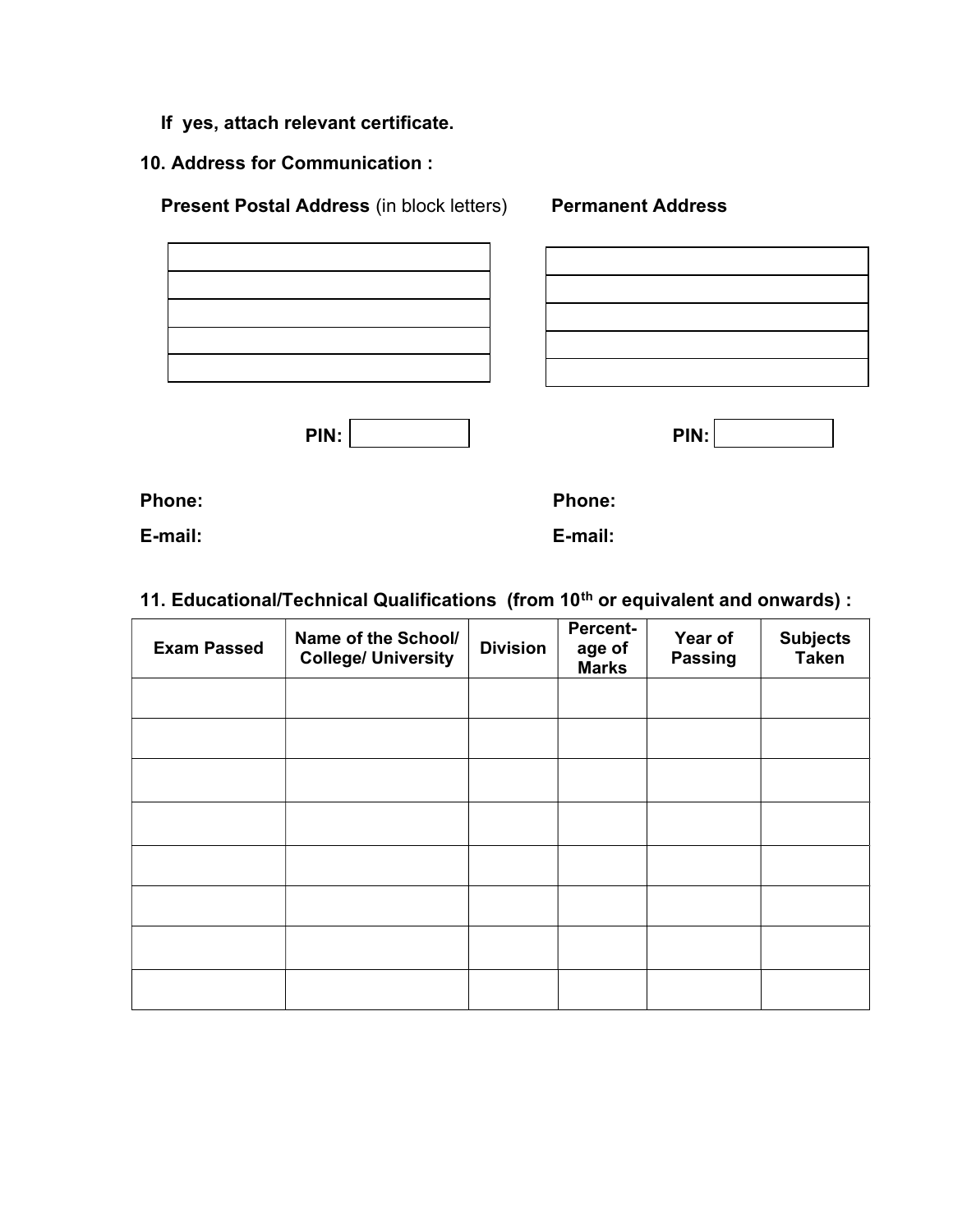## 12. Technical Qualifications :

| <b>Exam Passed</b> | Name of the School/<br><b>College/ University</b> | <b>Division</b> | Percentage<br>Of Marks | Year of<br><b>Passing</b> | <b>Subjects</b><br><b>Taken</b> |
|--------------------|---------------------------------------------------|-----------------|------------------------|---------------------------|---------------------------------|
|                    |                                                   |                 |                        |                           |                                 |
|                    |                                                   |                 |                        |                           |                                 |
|                    |                                                   |                 |                        |                           |                                 |
|                    |                                                   |                 |                        |                           |                                 |
|                    |                                                   |                 |                        |                           |                                 |
|                    |                                                   |                 |                        |                           |                                 |
|                    |                                                   |                 |                        |                           |                                 |
|                    |                                                   |                 |                        |                           |                                 |
|                    |                                                   |                 |                        |                           |                                 |
|                    |                                                   |                 |                        |                           |                                 |
|                    |                                                   |                 |                        |                           |                                 |
|                    |                                                   |                 |                        |                           |                                 |

## 13. Details of Experiences (Attach a separate sheet if required) :

| <b>Details of Post</b><br>held | <b>Salary Drawn</b><br>(Pay Band + G.P to<br>be mentioned in<br>case of<br>Govt.Organization) | Name of the<br>Organization | <b>Duration</b><br>with<br>dates | Nature of<br>duties |
|--------------------------------|-----------------------------------------------------------------------------------------------|-----------------------------|----------------------------------|---------------------|
|                                |                                                                                               |                             |                                  |                     |
|                                |                                                                                               |                             |                                  |                     |
|                                |                                                                                               |                             |                                  |                     |
|                                |                                                                                               |                             |                                  |                     |
|                                |                                                                                               |                             |                                  |                     |
|                                |                                                                                               |                             |                                  |                     |